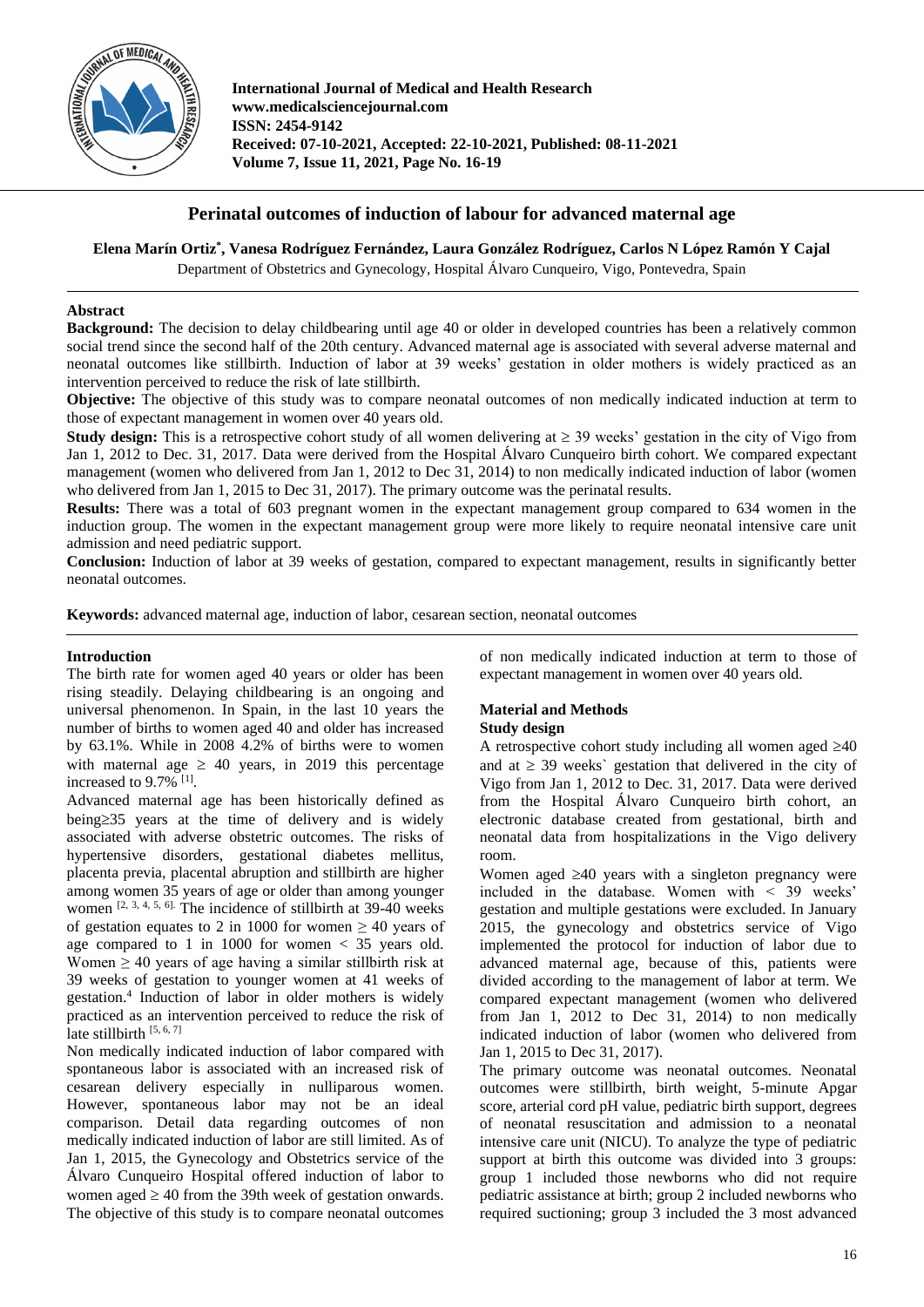degrees of resuscitation, suctioning and oxygen administration, use of ambu and intubation.

#### **Statistical analyses**

Data will be analyzed with SPSS 19.0 statistical software. Qualitative variables were reported with their absolute frequency and percentage while quantitative variables were reported as mean and standard deviation (SD) or median and interquartile range if they did not fit a normal distribution. Kolmogorov-Smirnov test was selected for normality test. Univariate analysis was performed to determine whether there are differences between the two study groups. For the relationship with qualitative variables the Chi-square test was used while for the comparison of quantitative variables the parametric T-student test or the non-parametric Mann-Whitney test was applied. A value of  $p < 0.05$  was considered statistically significant. Ethics committee approval for this study was obtained from the Ethics and Clinical Research Committee of Galicia with approval number 2020/617.

#### **Results**

From Jan 1, 2012 to Dec. 31, 2017, there were 1,776 women aged  $\geq 40$  years who delivered at Álvaro Cunqueiro Hospital. Excluded were women who had multiple gestations and women delivering at < 39 weeks' gestation. There was a total of 603 pregnant women in the expectant management group compared to 634 women in the induction group.

Neonatal outcomes are shown in Table 1. Not statistically significant differences were found for Apgar value at 5 minutes and umbilical artery pH value. There were 2 cases of stillbirth in the expectant management group and no intrauterine fetal deaths were registered in the induction group. These differences were not statistically significant  $(p=0,147)$ .

The expectant management group needed more advanced pediatric support at birth compared to the type of neonatal resuscitation required in the labor induction group. (Table 2). Rate of admission to the NICU was lower in the labor induction group  $(p=0,000)$ .

| <b>Variable</b>               | Expectant management group ( $N = 603$ ) | Induction of labor group $(N = 634)$ | P value |  |
|-------------------------------|------------------------------------------|--------------------------------------|---------|--|
| Sex no. $(\%)$                |                                          |                                      |         |  |
| Male                          | 285(47, 3)                               | 324(51, 1)                           |         |  |
| Female                        | 318 (52, 7)                              | 310(48, 9)                           |         |  |
| Birth weight (g)              |                                          |                                      | 0,001   |  |
| Mean                          | 3371,61g                                 | 3270, 23g                            |         |  |
| Range                         | 2050g-4630g                              | 2215g-4600g                          |         |  |
| Apgar score at 5 min          |                                          |                                      | 0,317   |  |
| Mean                          | 9,85                                     | 9,91                                 |         |  |
| Range                         | $0 - 10$                                 | $6 - 10$                             |         |  |
| Umbilical-cord-arterial pH    |                                          |                                      | 0,083   |  |
| Mean                          | 7,20                                     | 7,23                                 |         |  |
| Range                         | $0-7, 41$                                | $6,95-7,46$                          |         |  |
| Stillbirth no. (%)            | 2(0, 3)                                  | 0(0)                                 | 0,147   |  |
| Required intervention no. (%) | 357(59, 3)                               | 184 (29)                             | 0.000   |  |
| NICU adminission no. (%)      | 143 (23, 7)                              | 65(10, 3)                            | 0.000   |  |

**Table 1:** Neonatal outcomes

**Table 2:** Groups based on the degree of neonatal resuscitation

|                                                  | Group $1^*$ | Group $2**$  | $ Group 3*** $ |  |  |
|--------------------------------------------------|-------------|--------------|----------------|--|--|
| 2012-2014                                        | 245(40,7%)  | 279 (46, 3%) | 78 (13%)       |  |  |
| 2015-2017                                        | 450 (71%)   | 135 (21,3%)  | 49 (7.7%)      |  |  |
| <b>Group 1:</b> No pediatric assistance at birth |             |              |                |  |  |

**Group 2:** suctioning

**Group 3:** suctioning and oxygen administration, use of ambu and intubation

### **Discussion**

This study analyzes expectant management versus induction of labor at 39 weeks of gestation in women 40 years of age or older at the time of delivery. In older women, active labor management results in better perinatal outcomes compared to the expectant management group.

We found statistically significant differences for the variables weight of the newborn, need for neonatal resuscitation and degree of resuscitation and admission to the NICU, in the same way, when the variables sex of the newborn, Apgar value at 5 minutes and the pH value of the umbilical artery are compared, no differences were found between groups, but neither were worse results in the group of induction due to advanced maternal age.

In the neonatal resuscitation variable, the differences

between groups were statistically significant, that is, of the 603 births in the pre-protocol group, 59.3% of them required pediatric support at birth compared to 29% of the 634 deliveries collected in the group post-protocol, which represents a decrease of 30.3%. The risk of needing neonatal resuscitation in the expectant management group is 2.04 times higher than in the labor induction group from week 39 (95% CI, 1.78-2.35).

To analyze the type of pediatric support received at each delivery, neonatal resuscitation grades were divided into grade 0 (no resuscitation required), grade I (aspiration), grade II (aspiration and oxygen administration), grade III (use of ambu for administration of oxygen therapy) and grade IV (intubation). Statistically significant differences were also found between these groups, with a 30.3% increase in the percentage of deliveries in which pediatric care was not required and a 6.3% decrease in the need for more complex respiratory support measures in the active management group ( $p = 0.000$ ).

In the same way, we found a decrease in the need to transfer the newborn to the Neonatal Intensive Care Unit (NICU) of 13.4%, going from 23.7% in the expectant management group to 10.3% in the group of active management. The risk of admission to the NICU in the pre-protocol group is 3.31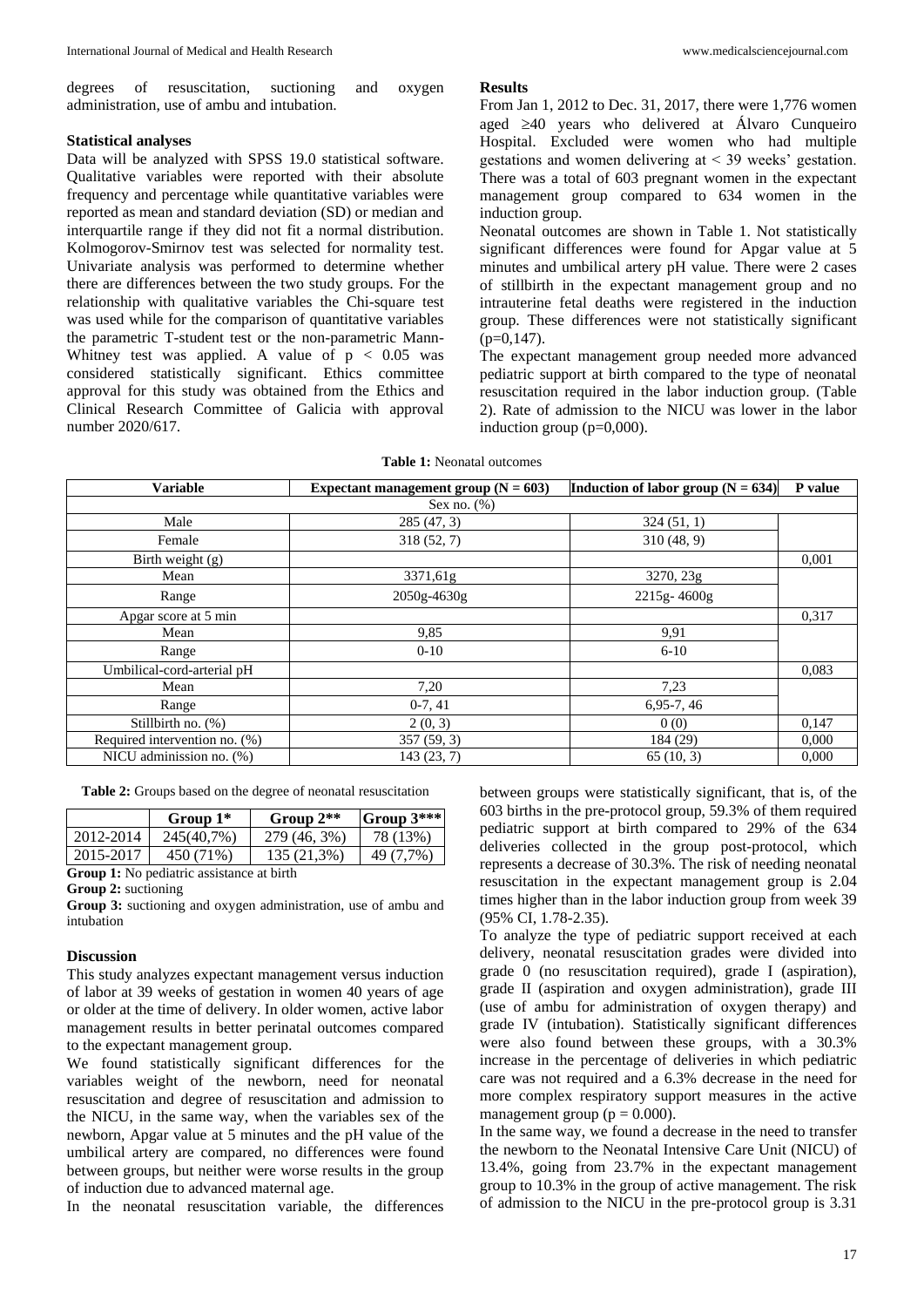times higher in the group where labor induction was not applied.

Published evidence in this regard is diverse. Kawakita *et al* [7] found no differences in the composition of severe neonatal outcomes, but they did find that in their study, nonmedically indicated induction of labor at week 40 of gestation was associated with a decrease in the odds of admission to the NICU compared to expectant management [7]. Another analysis reported a statistically significant trend of increased frequency of perinatal adverse outcome (death, ventilatory support, Apgar 3 or less at 5 minutes, hypoxic ischemic encephalopathy, seizures, sepsis, meconium aspiration syndrome, birth trauma, intracranial or subgaleal) as gestational age increased among those with expectant management: 5.1% at 39 weeks, 5.9% at 40 weeks, and 8.2% at 41 to 42 weeks of gestation  $[8]$ . On the other hand, one of the studies with the highest statistical power, which is the one carried out by study group 35/39, did not find significant differences in terms of neonatal variables between the groups assigned to the strategy of expectant management and labor induction management between week 39 and 39 +  $6^{9}$ . When the results of labor induction at week 39 are analyzed without differentiating by maternal age, the results are more consistent towards better neonatal outcomes in the labor induction group. In a meta-analysis of six cohort studies that included a total of 66,000 women who underwent elective induction of labor at 39 weeks' gestation and compared with more than 584,000 women undergoing expectant treatment beyond that age gestational, elective induction was associated with a significantly lower risk of adverse perinatal outcomes (respiratory morbidity, intensive care unit admission, perinatal mortality)<sup>[10]</sup>.

Assessing maternal age as an independent risk factor for worse neonatal outcomes, many studies do not find a significant relationship between Apgar scores at 5 minutes  $\langle 7,$  advanced maternal age, and parity  $[11, 12, 13, 14]$ 

If it was observed that the need for intensive care was significantly higher in women of advanced maternal age  $[3, 1]$ 14, 15] .

Long-term outcome data regarding outcomes for infants born after elective induction vs expectant management are limited. In an observational study comparing third-grade math or reading scores of children born after induction at 39 or 40 weeks with those of children born after expectant management beyond that gestational age, the results were similar between the two groups. However, since the inductions were for both medical and elective indications, the authors report that these results may be biased  $[17]$ .

#### **Research Implications**

There is a continuous risk for baby with rising maternal age with numerous studies reporting multiple adverse fetal and maternal outcomes associated with advances maternal age. Induction of labor at 39 weeks of gestation would reduce these adverse outcomes. However, at present there are insufficient data available on the effect such a policy would have on cesarean rates and perinatal outcomes specifically in older women. Our study analyses the effect of labor induction compared with expectant management in women over 40 years old. Our results provide data on neonatal morbidity.

### **Strengths and Limitations**

Our study has several limitations. The definition of

advanced maternal age in the literature varies, with publications using different criteria. The definition used in our study aligns to the hospital's policy of  $\geq 40$  years. The major limitation of our study is its retrospective nature. The retrospective dataset was subject to incomplete data entry and variation in practice. Despite our limitations, there are few studies in the literature that evaluate obstetric and perinatal outcomes according to active or expectant management in pregnant women of advanced maternal age and consider parity within their data.

### **Conclusion**

In conclusion, induction of labor at 39 weeks of gestation compared to expectant management in women of advanced maternal age results in significantly better neonatal outcomes. Hence, it is important that advanced maternal age pregnant women be informed of the risks involved in delaying childbearing until the fourth decade of life. Further studies on this topic are necessary to develop new policies for clinical care in this group of pregnant women.

## **References**

- 1. National Statistics Institute. Spanish Statistical Office.
- 2. Luke B, Brown MB. Elevated risks of pregnancy complications and adverse outcomes with increasing maternal age. Hum Reprod,2007:22(5):1264-72. doi: 10.1093/humrep/del522. Epub 2007 Feb 8. PMID: 17289684.
- 3. Yogev Y, Melamed N, Bardin R, Tenenbaum-Gavish K, Ben-Shitrit G, Ben-Haroush A. Pregnancy outcome at extremely advanced maternal age. Am J Obstet Gynecol,2010:203(6):558.e1-7. doi: 10.1016/j.ajog.2010.07.039. Epub 2010 Oct 20. PMID: 20965486.
- 4. Reddy UM, Ko CW, Willinger M. Maternal age and the risk of stillbirth throughout pregnancy in the United States. Am J Obstet Gynecol,2006:195:764-70.
- 5. Carolan M, Davey MA, Biro MA, Kealy M. Older Maternal Age and Intervention in Labor: A Population-Based Study Comparing Older and Younger First-Time Mothers in Victoria, Australia. Birth,2011:38:24-9.
- 6. Ecker JL, Chen KT, Cohen AP, Riley LE, Lieberman ES. Increased risk of cesarean delivery with advancing maternal age: Indications and associated factors in nulliparous women. Am J Obstet Gynecol,2001:185:883-7.
- 7. Kawakita T, Bowers K, Khoury JC. Nonmedically Indicated Induction of Labor Compared with Expectant Management in Nulliparous Women Aged 35 Years or Older. Am J Perinatol,2019:36(1):45-52. doi: 10.1055/s-0038-1648228. Epub 2018 May 3. PMID: 29723903.
- 8. Tita ATN, Doherty L, Grobman WA *et al*. Eunice Kennedy Shriver National Institute of Child Health and Human Development (NICHD) Maternal-Fetal Medicine Units (MFMU) Network. Maternal and Perinatal Outcomes of Expectant Management of Full-Term, Low-Risk, Nulliparous Patients. Obstet Gynecol,2021:137(2):250-257. Doi: 10.1097/AOG.0000000000004230.
- 9. Walker KF, Bugg GJ, Macpherson M *et al*. 35/39 Trial Group. Randomized Trial of Labor Induction in Women 35 Years of Age or Older. N Engl J Med,2016:374(9):813-22.